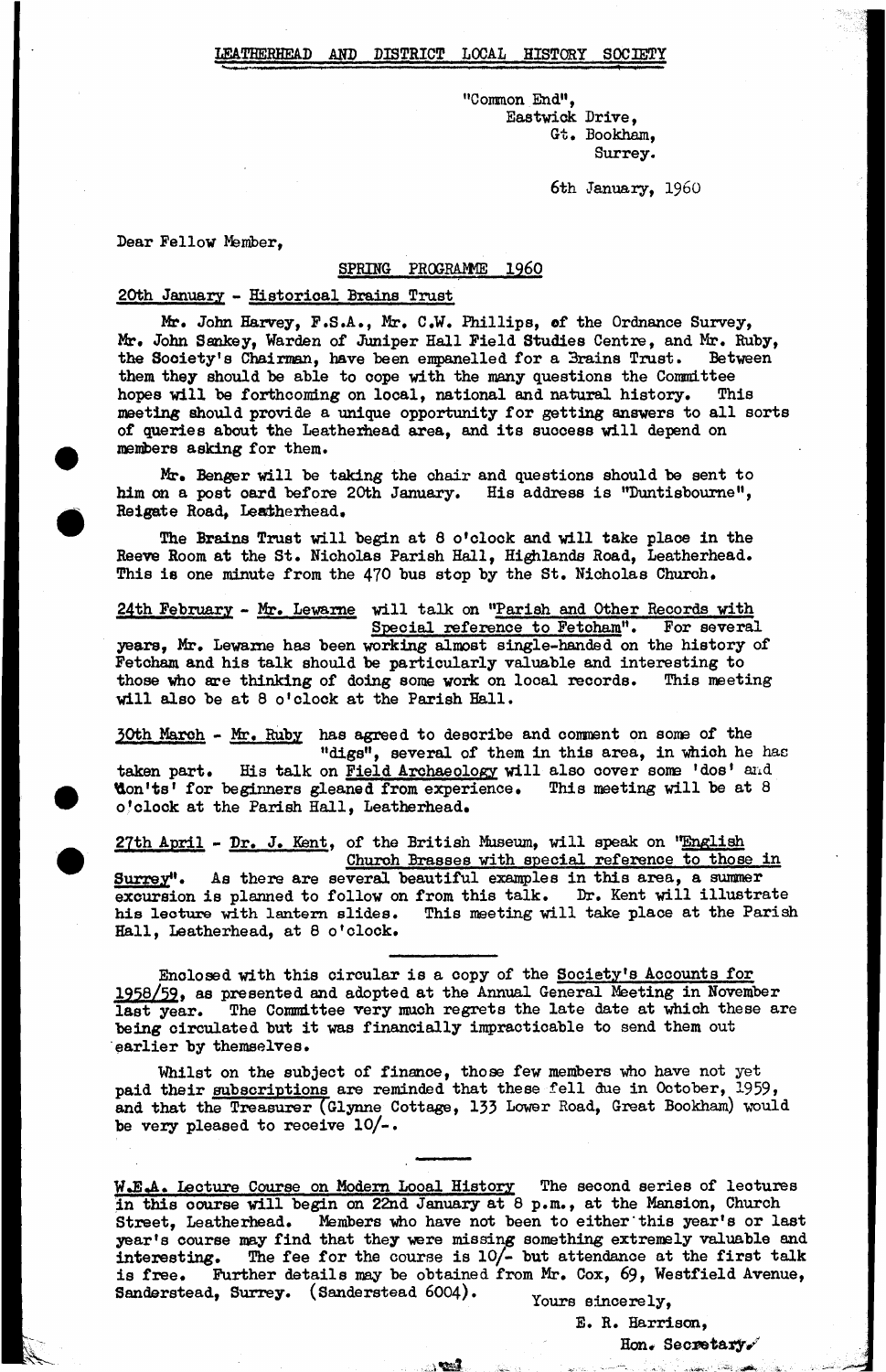### LEATHERHEAD AND DISTRICT LOCAL HISTORY SOCIETY

Report of the Executive Committee

for the year 1958 - 1959

Ladies and Gentlemen,

Your Committee have pleasure in presenting their thirteenth Annual Report for the past year.

- 1. Keen interest in the Society and its work continues and several members have oome to join the Society from the W.E.A. course in Local History in Leather-<br>head last winter.  $\sqrt{2\pi}$ . head last winter.
- 2. Membership stands at 175 and 1 junior member.
- 3. The following lectures and visits were arranged and variably attended by members, though larger numbers will always be welcomed by both lecturers and organizers.

6th Deoember. 1958 The County Archivist, Miss Gollanoz, M.A., addressed a joint afternoon meeting with the Surrey Archeological Society on the oounty records. Tea was served before the talk.

8th February, 1959 Mrs. M.A. Cotton, O.B.E., F.S.A., spoke on 'Iron Age Hill Forts in S.E. England', and illustrated her lecture with lantern slides.

8th March, 1959 Mr. W.H.E. Rivett, F.C.S., F.L.S., P.A.I.W.E., of the Dorking Naturalists' Society, gave a talk on 'Geology and Evidence of Early Reptiles in the Dorking Area'. He referred to his own finds at Ockley and demonstrated his points with drawings and maps.

15th April. 1959 Captain A.W.G. Lowther, F.S.A., lectured on 'Roman Remains in Leatherhead Area', particularly Paschesnam Yilla, and showed lantern slide illustrations.

> By kind permission of the executors of the late Dr. Marie Stopes, about 70 members visited Norbury Park. Mr. Benger conducted the two parties over the house.

27th June. 1959

<u>30th May, 1959</u>

A regrettably small group visited St. Peter's Church at Newdigate and had a generous guide in the Rector, the Rev. D. Bruce-Walker.

In July it had been hoped to visit the Open Day at Juniper Hall Field Studies Centre, but numbers were eventually so restricted that the proposal had to be abandoned.

22nd August. 1959

The Ministry of Works excavations of Nonsuch Park were the goal of this visit. Mr. Dent conducted members over the extensive remains of Henry VIII's palace.

3rd October. 1959

A 'Fungus Foray', led by Mrs. Topping, took place in Mickleham Woods.

4\* The Index to Volume I of the "Proceedings" has been completed and the question of how and when it can be made available to members is under consideration. Mr. Lewame's hard work on its compilation is gratefully acknowledged.

No.2 of Volume II was published during the year. The publication of the "Proceedings" is, possibly, the most important of the Sooiety's functions, for it permanently preserves, the research work carried out by those who freely give their time for the purpose, and the yearly journal goes to a number of great libraries and learned societies. The Hon. Editor will be glad to consider suitable articles for inclusion in future issues. (Address: "Duntisboume", Reigate Road, Leatherhead.) Members are again reminded that they oan obtain back numbers at 5/- each to complete the first volume and also binding cases at *2/66.* each.

5. Your Committee, consisting of the following, have met at intervals during the year:

> Captain A.W.G. Lowther (Chairman), Mr. F.B. Benger  $(Hon. Editor)$ , Mr. S.E.D. Fortescue (Hon. Treasurer), Miss *E.* Harrison (Hon. Programme Secretary),

Mrs. E. Taylor, Mr. A.T. Ruby, Mr. J.E.W. Lewarne, Mr. K. Waite  $($ Hon. Secretary).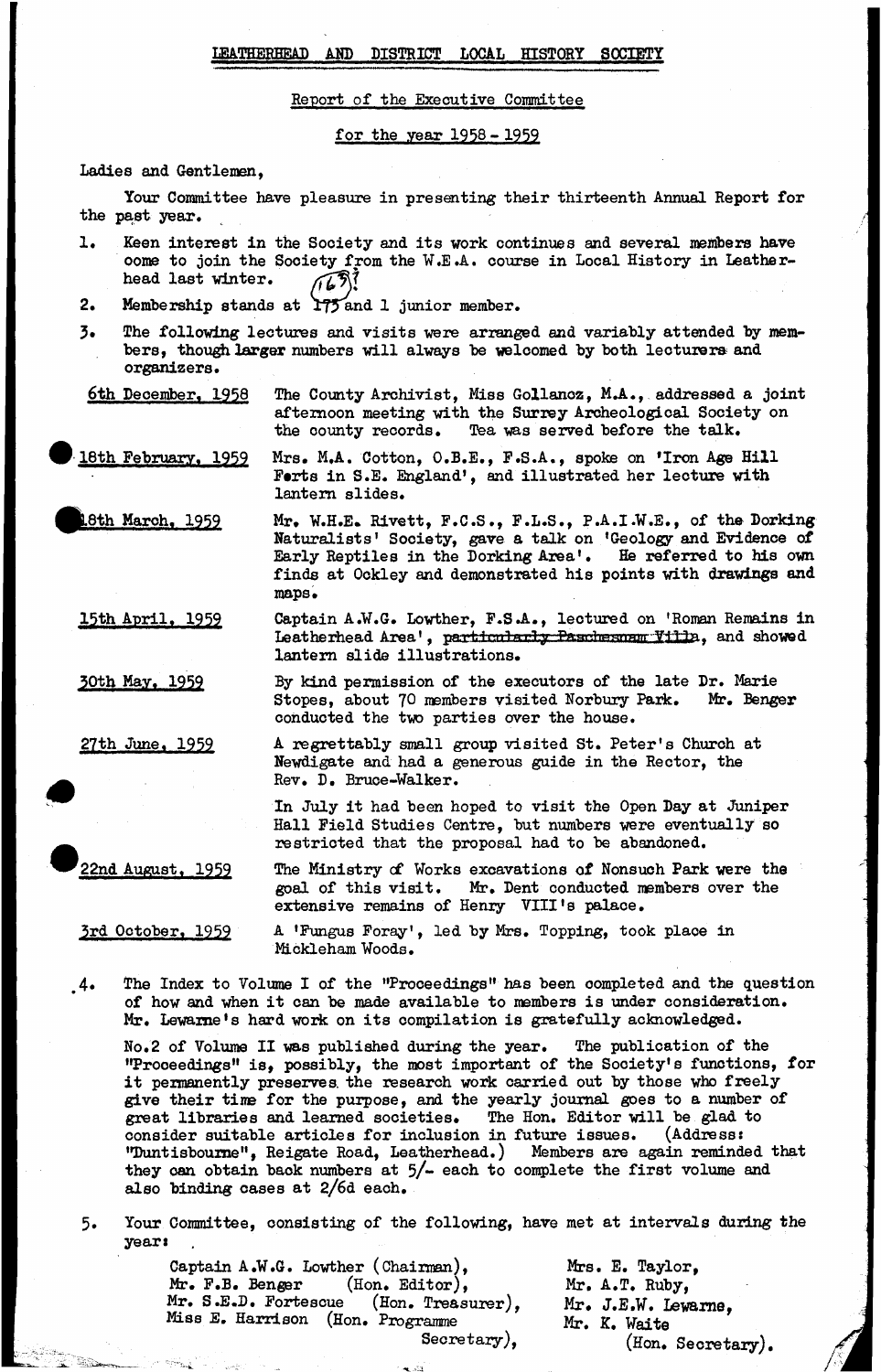In view of Captain Lowther's expressed desire not to seek re-election as Chairman of the Society, the Committee have given anxious thought concerning a way properly to mark their - and (they feel oonfident) all members' appreciation of and high regard for Captain Lowther's so valuable services which he has rendered to the Society for the past thirteen years. They have come to the conclusion that this would best be done by electing him as the first President of the Society.

Such an election will entail the appointment of a fiesh Chairman at the Annual General Meeting and the Committee are unanimous in nominating Mr. A.T. Ruby, M.B.E. to fill that office.

The Committee have also, most unfortunately, to inform you that during the summer Mr. K. Waite resigned as Hon. Secretary. Mr. Waite in the short time he held that office showed great industry and zeal and his resignation is a serious loss which can only be repaired if some equally enthusiastic member oomes forward to replace him.

6. If the Sooiety is to continue in the good work it has hitherto accomplished it is essential that a volunteer be forthcoming for that office. All offers to assist and all nominations for this post, with any other nomination for the office of Chairman and/or member(s) of the Committee, should reach me not later than Monday, 16th November, and should state i-

- i) The name of the nominee.<br>ii) The name of the proposer
- ii) The name of the proposer and seconder.<br>iii) That the nominee has expressed his or
	- That the nominee has expressed his or her willingness to serve, if elected.

All members of the Committee retire at the close of the Annual General Meeting and axe eligible for re-election.

- 7. Subscriptions fall due on 1st November, and the Hon. Treasurer will be prepared to receive them and donations at the Annual Meeting. Subscriptions can be paid by Banker's Order and any member who wishes to employ this method should get in touch with the Hon. Treasurer, who will gladly forward the necessary form.
- 8. It will be observed from the accounts that membership has remained steady and that there is a little improvement in the funds in hand owing to the lower cost of printing the "Proceedings", The Sooiety has again been fortunate in obtaining grants from the Surrey County Council and the Leatherhead Urban District Council.

Once again the accounts have been audited by Mr. A.H. Kirkby, Accountant, of Great Bookham and the Society is indebted to him for his services and advice.

- 9. The Society Library does not seem to have been much used during the past year, though our books» periodicals, pamphlets, etc. are in the County Library at The Mansion and the County Librarian, Mr. T.C. Williams, is always ready to assist members. The Committee feels that this is unfortunate and would like to see more use made of our Library. Books may be borrowed on the production of a current membership oard or a receipt for a subscription.
- 10. Your Committee once more thank all members for their support, and express their grateful thanks to the Hon. Auditor and to all those who have helped the Society, particularly with lectures and visits.

17th October. 1959. **By Order of the Executive Committee**. "Common End", E. R. HARRISON,

Eastwick Drive,

Great Bookham. (Acting Hon. Secretary)